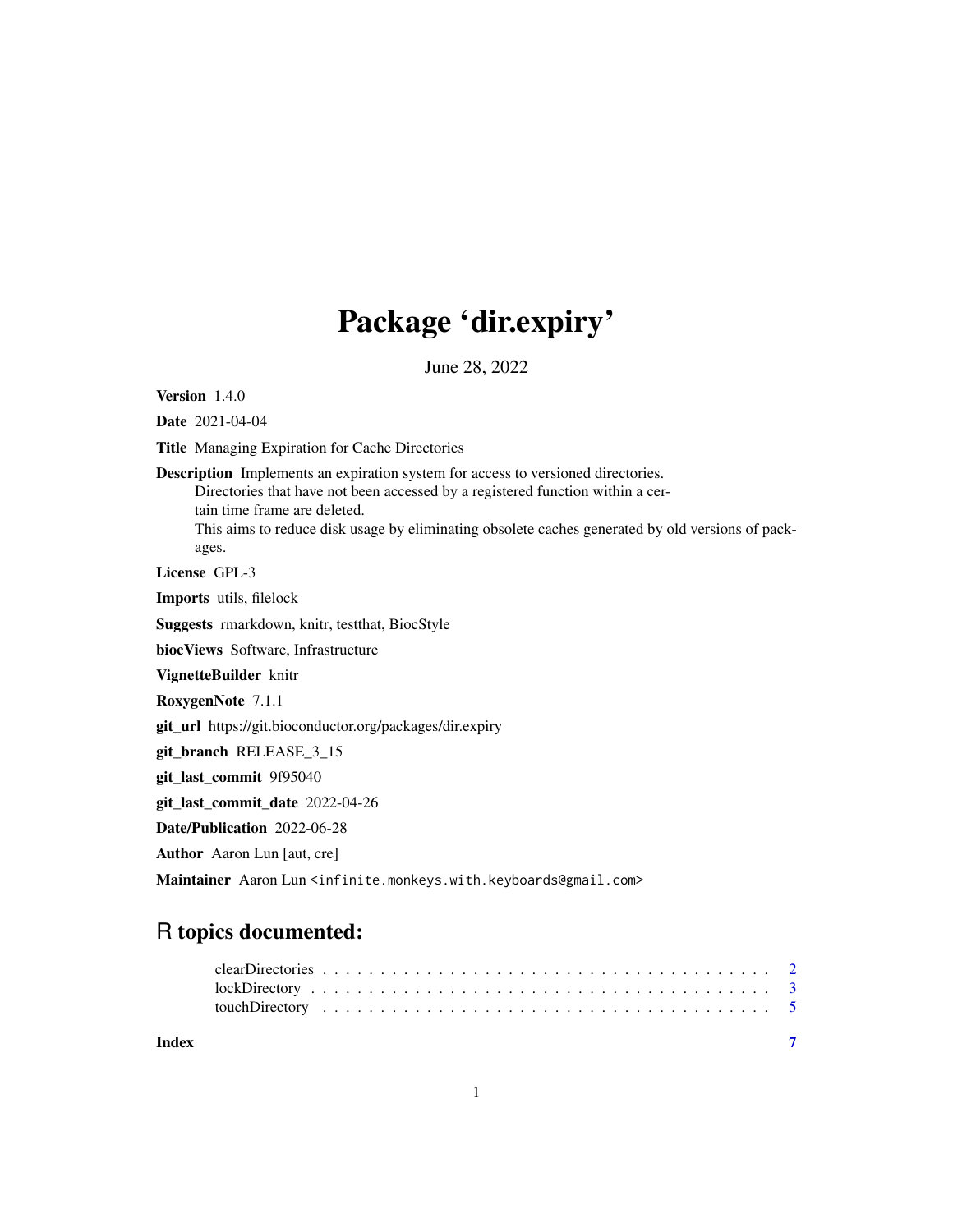<span id="page-1-1"></span><span id="page-1-0"></span>clearDirectories *Clear expired directories*

## Description

Remove versioned directories that have passed on expiration limit.

## Usage

```
clearDirectories(dir, reference = NULL, limit = NULL, force = FALSE)
```
## Arguments

| dir       | String containing the path to a package cache containing any number of ver-<br>sioned directories.           |
|-----------|--------------------------------------------------------------------------------------------------------------|
| reference | A package_version specifying a reference version to be protected from deletion.                              |
| limit     | Integer scalar specifying the maximum number of days to have passed before a<br>versioned directory expires. |
| force     | Logical scalar indicating whether to forcibly re-examine dir for expired ver-<br>sioned directories.         |

### Details

This function checks the last access date in the  $\star$ \_dir.expiry files in dir. If the last access date is too old, the corresponding subdirectory in path is treated as expired and is deleted. The age threshold depends on limit, which defaults to the value of the environment variable BIOC\_DIR\_EXPIRY\_LIMIT. If this is not specified, it is set to 30 days.

If reference is specified, any directory of that name is protected from deletion. In addition, directories with version numbers greater than (or equal to) reference are not deleted, even if their last access date was older than the specified limit. This aims to favor the retention of newer versions, which is generally a sensible outcome when the aim is to stay up-to-date.

This function will acquire exclusive locks on the package cache directory and on each versioned directory before attempting to delete the latter. Applications can achieve thread safety by calling [lockDirectory](#page-2-1) prior to any operations on the versioned directory. This ensures that clearDirectories will not delete a directory in use by another process, especially if the latter might update the last access time.

By default, this function will remember the values of dir that were passed in previous calls, and will avoid re-examining those same dirs for expired directories on the same day. This avoids unnecessary file system queries and locks when this function is repeatedly called. Advanced users can force a re-examination by setting force=TRUE.

## Value

Expired directories are deleted and NULL is invisibly returned.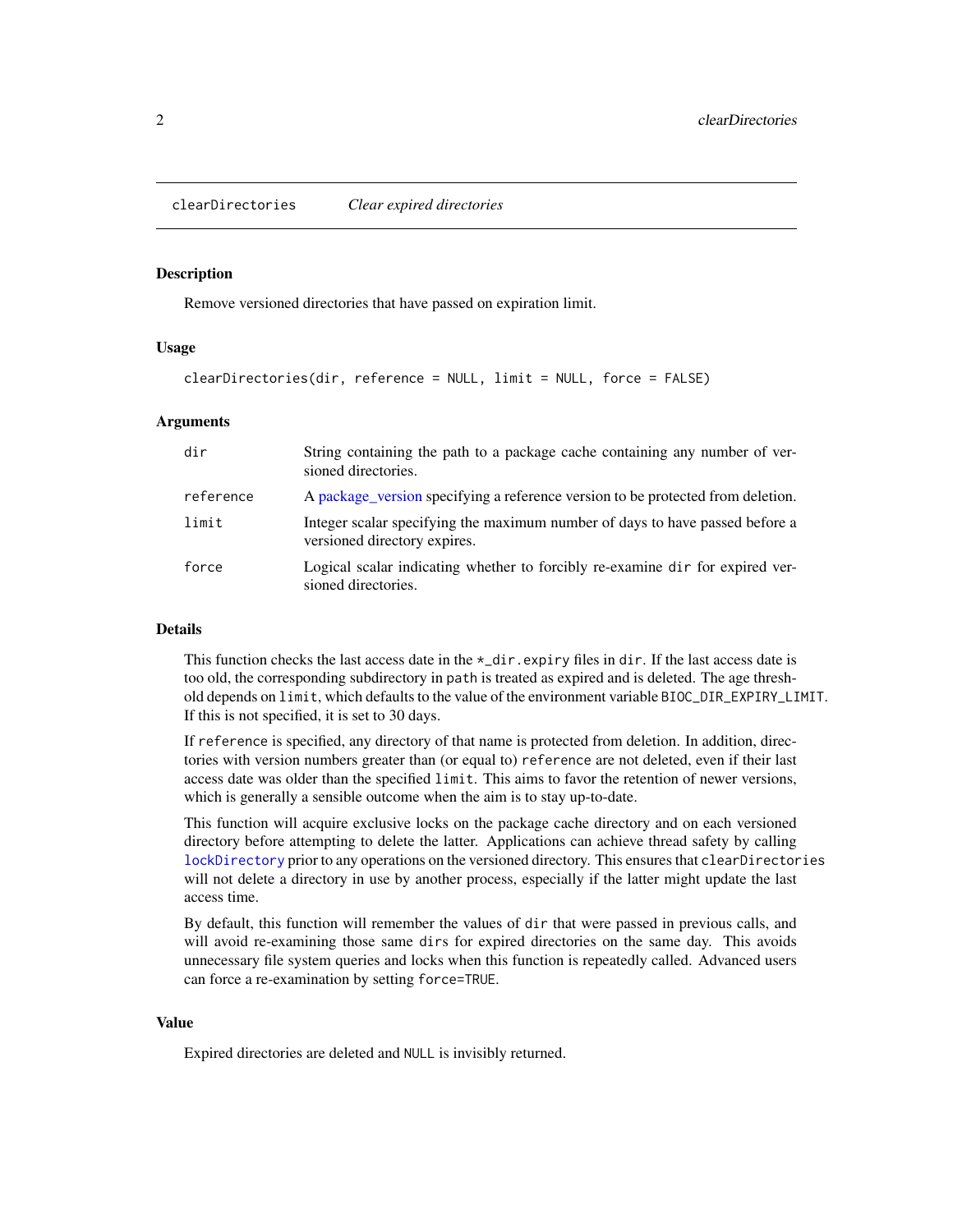## <span id="page-2-0"></span>lockDirectory 3

## Author(s)

Aaron Lun

## See Also

[touchDirectory](#page-4-1), which calls this function automatically when clear=TRUE.

## Examples

```
# Creating the package cache.
cache.dir <- tempfile(pattern="expired_demo")
# Creating an older versioned directory.
version <- package_version("1.11.0")
```
version.dir <- file.path(cache.dir, version)

```
lck <- lockDirectory(version.dir)
dir.create(version.dir)
touchDirectory(version.dir, date=Sys.Date() - 100)
unlockDirectory(lck, clear=FALSE) # manually clear below.
```

```
list.files(cache.dir)
```

```
# Clearing them out.
clearDirectories(cache.dir)
list.files(cache.dir)
```
<span id="page-2-1"></span>lockDirectory *Lock and unlock directories*

## Description

Mark directories as locked or unlocked for thread-safe processing, using a standard naming scheme for the lock files.

## Usage

```
lockDirectory(path, ...)
```

```
unlockDirectory(lock.info, clear = TRUE, ...)
```
## Arguments

| path                    | String containing the path to a versioned directory. The dirname should be the |
|-------------------------|--------------------------------------------------------------------------------|
|                         | package cache while the base name should be a version number.                  |
| $\cdot$ $\cdot$ $\cdot$ | For lockDirectory, further arguments to pass to lock.                          |
|                         | For unlockDirectory, further arguments to pass to clearDirectories.            |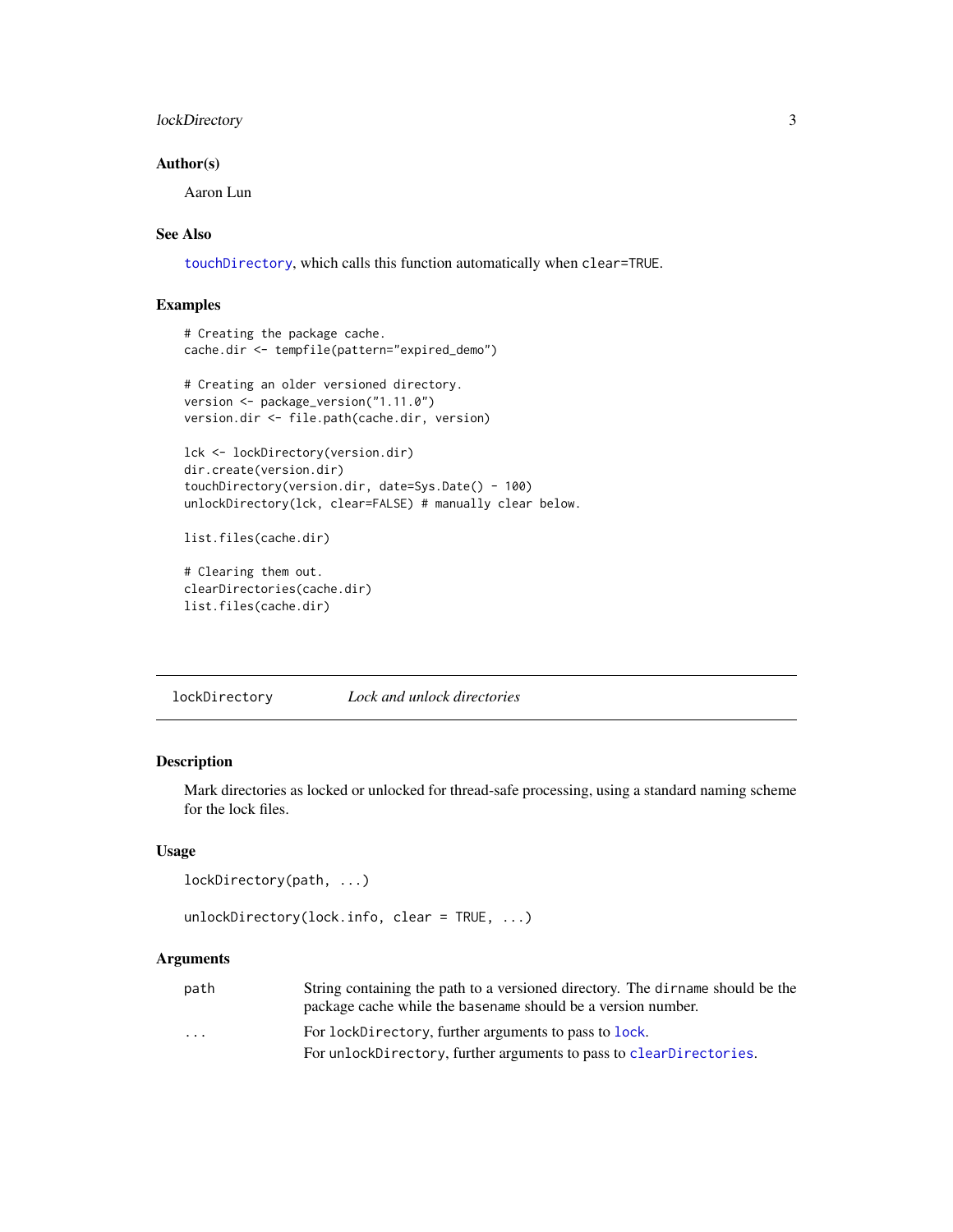## <span id="page-3-0"></span>4 lockDirectory

| lock.info | The list returned by lockDirectory.                                                |
|-----------|------------------------------------------------------------------------------------|
| clear     | Logical scalar indicating whether to remove expired versions via clearDirectories. |

## Details

lockDirectory actually creates two locks:

- The first lock is applied to the versioned directory (i.e., basename (path)) within the package cache (i.e., dirname(path)). This provides thread-safe read/write on its contents, protecting against other processes that want to write to the same versioned directory. Concurrent read operations are also permitted by setting exclusive=FALSE in ... to define a shared lock..
- The second lock is applied to the package cache and is always a shared lock, regardless of the contents of .... This provides thread-safe access to the lock file used in the first lock, protecting it from deletion when the relevant directory expires in [clearDirectories](#page-1-1).

If dirname(path) does not exist, it will be created by lockDirectory.

[clearDirectories](#page-1-1) is called in unlockDirectory as the former needs to hold an exclusive lock on the package cache. Thus, the clearing can only be performed after the shared lock created by lockDirectory is released.

## Value

lockDirectory returns a list of locking information, including lock handles generated by the filelock package.

unlockDirectory unlocks the handles generated by lockDirectory. If clear=TRUE, versioned directories that have expired are removed by [clearDirectories](#page-1-1). It returns a NULL invisibly.

## Author(s)

Aaron Lun

#### Examples

```
# Creating the relevant directories.
cache.dir <- tempfile(pattern="expired_demo")
version <- package_version("1.11.0")
```

```
handle <- lockDirectory(file.path(cache.dir, version))
handle
unlockDirectory(handle)
```
list.files(cache.dir)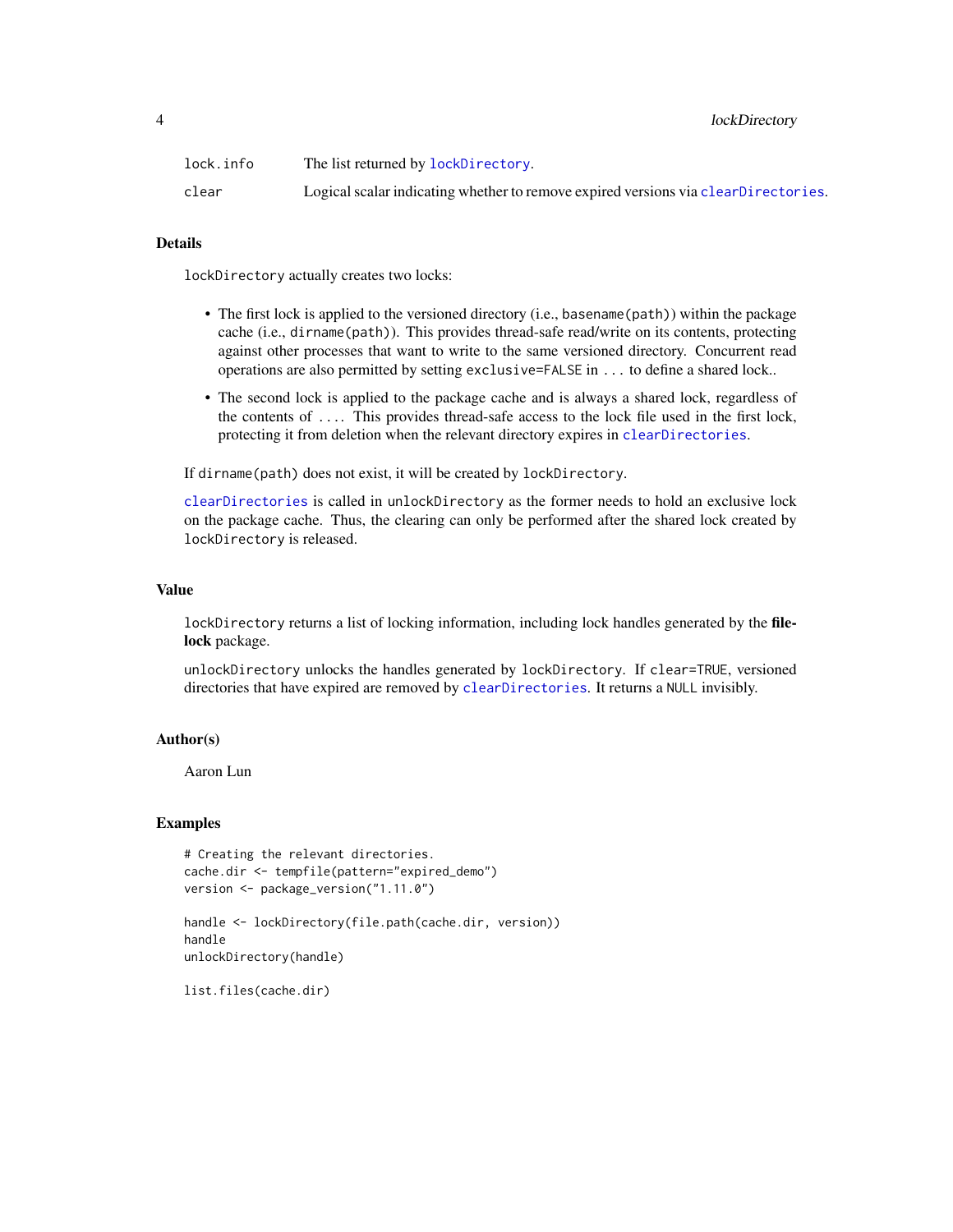<span id="page-4-1"></span><span id="page-4-0"></span>

#### **Description**

Touch a versioned directory to indicate that it has been successfully accessed in the recent past.

### Usage

touchDirectory(path, date = Sys.Date(), force = FALSE)

## Arguments

| path  | String containing the path to a versioned directory. The director should be the |
|-------|---------------------------------------------------------------------------------|
|       | package cache while the basename should be a version number.                    |
| date  | A Date object containing the current date. Only provided for testing.           |
| force | Logical scalar indicating whether to forcibly update the access date for path.  |

## Details

This function should be called *after* any successful access to the contents of a versioned directory, to indicate that said directory is still in use by expiry-aware processes. A stub file is updated with the last access time to allow [clearDirectories](#page-1-1) to accurately check for staleness.

For a given path and version, this function only modifies the files on its first call. All subsequent calls with the same two arguments, in the same R session and on the same day will have no effect. This avoids unnecessary touching of the file system during routine use.

The caller should lock the target directory with [lockDirectory](#page-2-1) before calling this function. This ensures that another process calling [clearDirectories](#page-1-1) does not delete this directory while its access time is being updated. If the target directory is locked, any writes to the stub file itself are thread-safe, even for shared locks.

By default, this function will remember the values of path that were passed in previous calls, and will avoid re-updating those same paths with the same date when called on the same day. This avoids unnecessary file system writes and locks when this function is repeatedly called. Advanced users can force an update by setting force=TRUE.

#### Value

The <version>\_dir.expiry stub file within path is updated/created with the current date. A NULL is invisibly returned.

#### Author(s)

Aaron Lun

## See Also

[lockDirectory](#page-2-1), which should always be called before this function.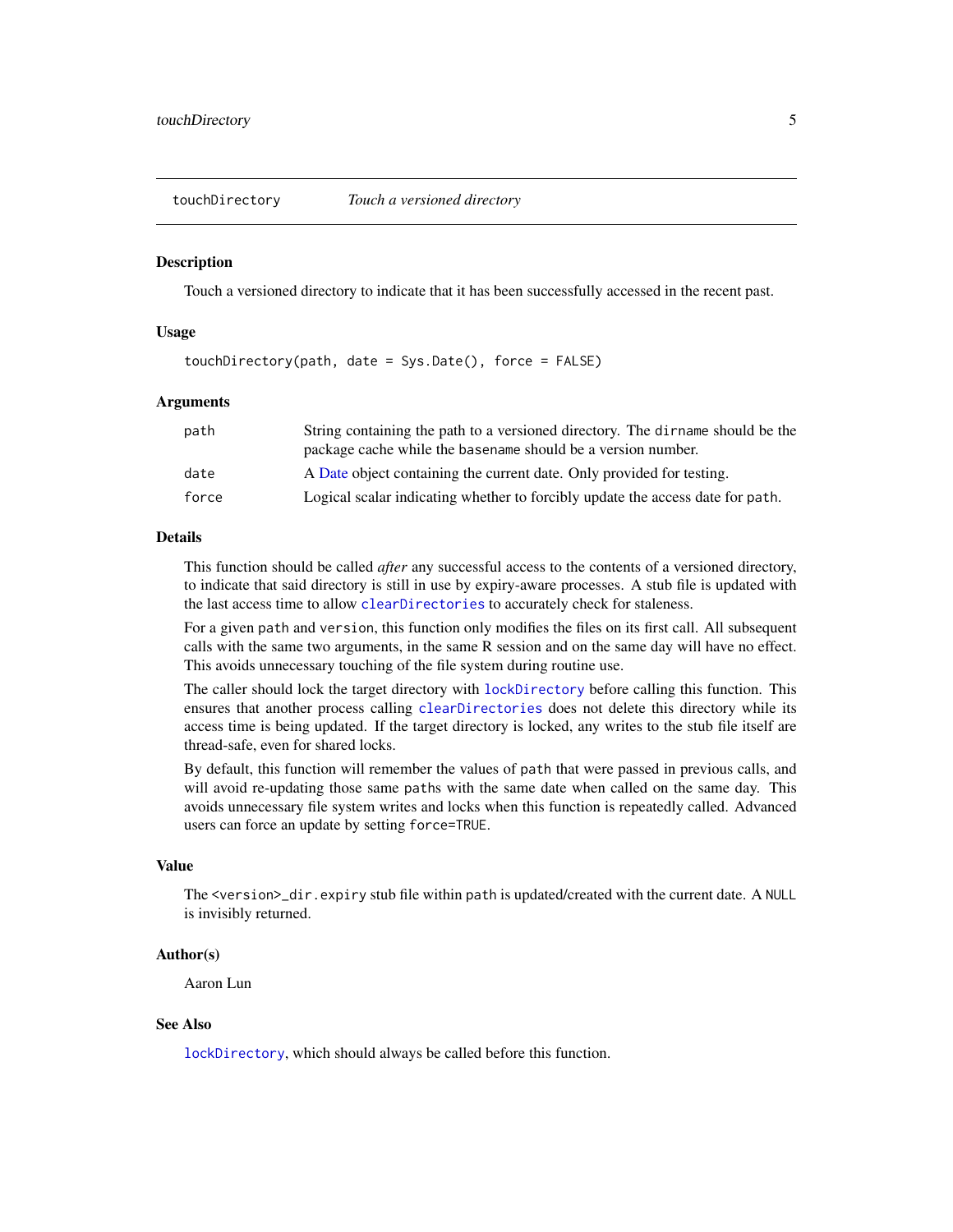## Examples

```
# Creating the package cache.
cache.dir <- tempfile(pattern="expired_demo")
dir.create(cache.dir)
```

```
# Creating the versioned subdirectory.
version <- package_version("1.11.0")
version.dir <- file.path(cache.dir, version)
lck <- lockDirectory(version.dir)
dir.create(version.dir)
```

```
# Setting the last access time.
touchDirectory(version.dir)
list.files(cache.dir)
readLines(file.path(cache.dir, "1.11.0_dir.expiry"))
```

```
# Making sure we unlock it afterwards.
unlockDirectory(lck)
```